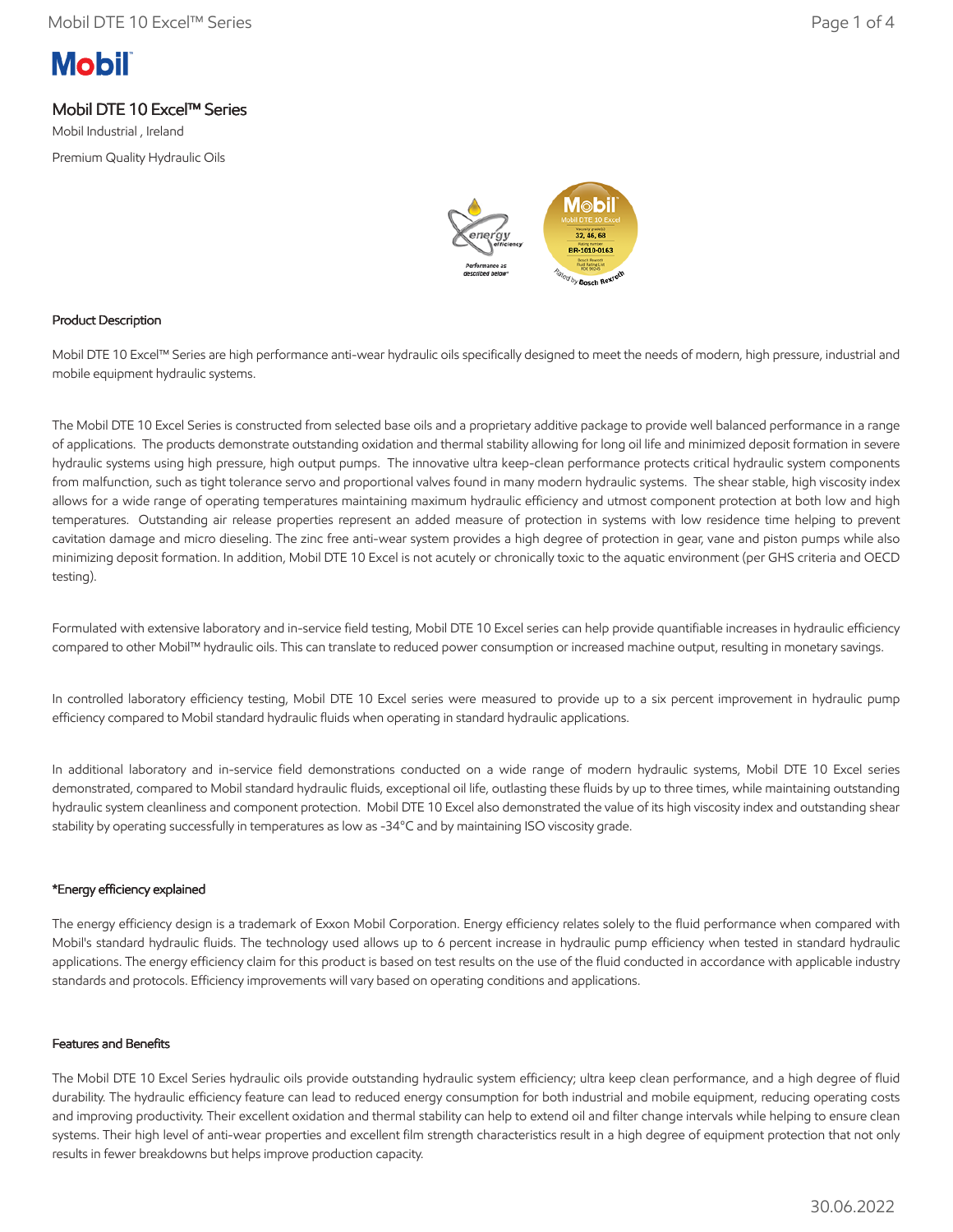| <b>Features</b>                                 | Advantages and Potential Benefits                                                             |
|-------------------------------------------------|-----------------------------------------------------------------------------------------------|
| Excellent Hydraulic Efficiency                  | Potentially reduced energy consumption or increased system responsiveness                     |
| Ultra Keep Clean Performance                    | Reduced system deposits leading to reduced machine maintenance and increased component life   |
| Shear Stable, High Viscosity Index              | Sustained component protection over a wide temperature                                        |
| Oxidation and Thermal Stability                 | Extends fluid life even under harsh operating conditions                                      |
| Good compatibility with elastomers and seals    | Long seal life and reduced maintenance                                                        |
| Anti-wear properties                            | Helps reduce wear and protects pumps and components for extended equipment life               |
| <b>Excellent Air Separation Characteristics</b> | Helps prevent aeration and cavitation damage in low residence time systems                    |
| Multi metal compatibility                       | Helps ensure excellent performance and protection with a wide variety of component metallurgy |

#### Applications

• Industrial and mobile equipment hydraulic systems operating at high pressures and temperatures in critical applications

 • Hydraulic systems subject to deposit build-up such as sophisticated Computer Numerically Controlled (CNC) machines, particularly where close clearance servo-valves are used

- Systems where cold start-up and high operating temperatures are typical
- Systems requiring a high degree of load-carrying capability and anti-wear protection
- Machines employing a wide range of components using various metallurgy

#### Specifications and Approvals

| This product has the following approvals: | 15          | 22       | 32                        | 46          | 68                        | 100         | 150         |
|-------------------------------------------|-------------|----------|---------------------------|-------------|---------------------------|-------------|-------------|
| Denison HF-0                              |             |          | $\mathsf X$               | $\mathsf X$ | $\mathsf X$               |             |             |
| Denison HF-1                              |             |          | $\mathsf X$               | $\mathsf X$ | $\mathsf X$               |             |             |
| Denison HF-2                              |             |          | $\boldsymbol{\mathsf{X}}$ | $\mathsf X$ | $\boldsymbol{\mathsf{X}}$ |             |             |
| Eaton E-FDGN-TB002-E                      |             |          | $\times$                  | $\times$    | $\mathsf X$               |             |             |
| HOCNF Norway-NEMS, Black                  | $\mathsf X$ | $\times$ | $\mathsf X$               | $\times$    | $\mathsf X$               | $\mathsf X$ | $\mathsf X$ |
| Husky                                     |             |          |                           | $\mathsf X$ |                           |             |             |
| Krauss-Maffei Hydraulic Oil               |             |          | $\mathsf X$               | $\mathsf X$ |                           |             |             |
| Ortlingshaus-Werke Gmbh ON 9.2.10         |             |          | $\mathsf X$               | $\mathsf X$ | $\mathsf X$               | $\mathsf X$ |             |
| Ortlingshaus-Werke Gmbh ON 9.2.19         |             |          | $\mathsf X$               | $\times$    | $\mathsf X$               | $\mathsf X$ |             |
| ZF TE-ML 04K                              |             |          | $\mathsf X$               | $\mathsf X$ |                           |             |             |
| ZF TE-ML 04R                              |             |          | $\boldsymbol{\times}$     | $\mathsf X$ |                           |             |             |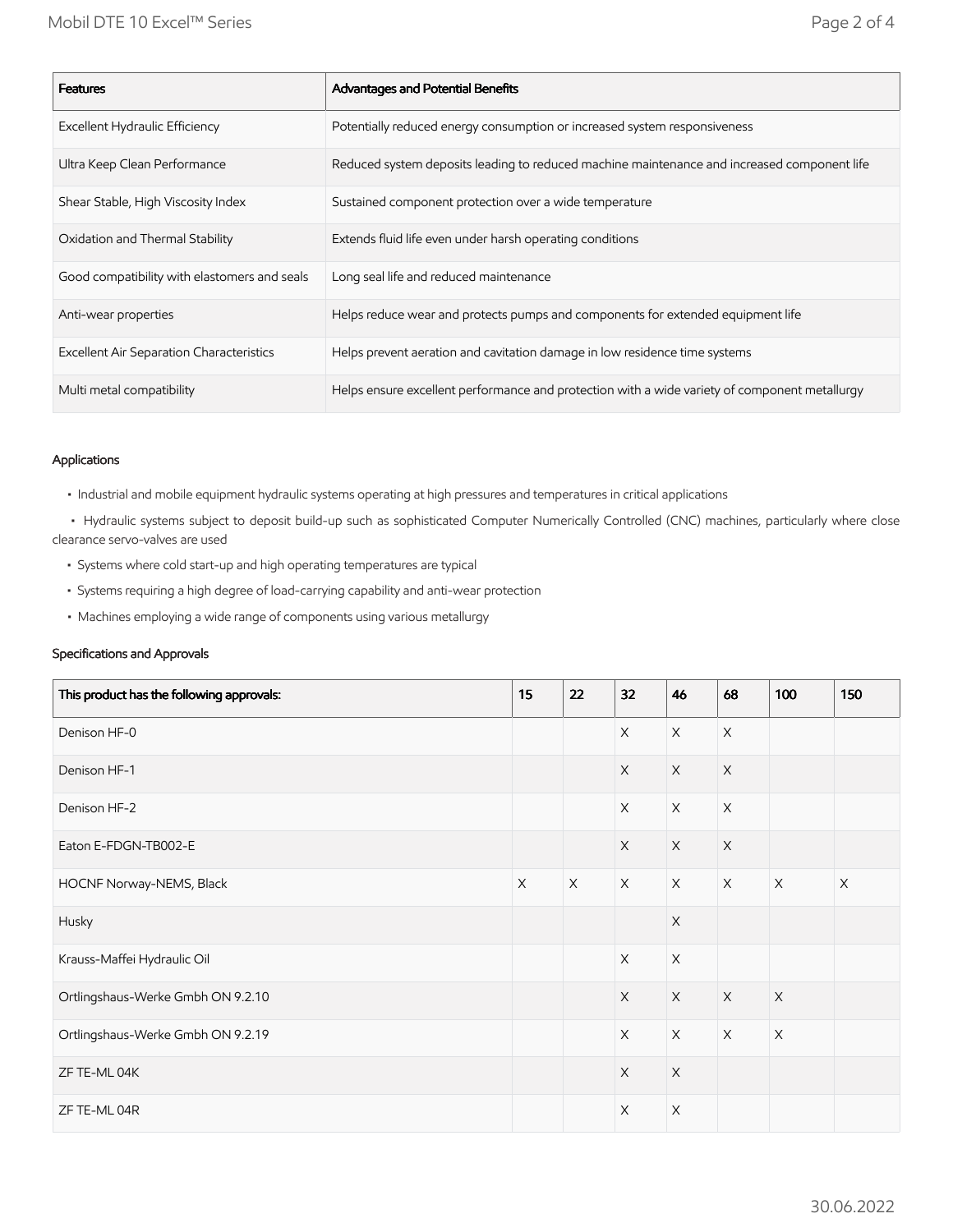## Mobil DTE 10 Excel™ Series **Page 3 of 4**

| This product is recommended for use in applications requiring: | 15 | 22 | 32       | 46       | 68       | 100      | 150 |
|----------------------------------------------------------------|----|----|----------|----------|----------|----------|-----|
| Fives Cincinnati P-68                                          |    |    | $\times$ |          |          |          |     |
| Fives Cincinnati P-69                                          |    |    |          |          | X        |          |     |
| Fives Cincinnati P-70                                          |    |    |          | X        |          |          |     |
| Valmet Paper RAUAH00929 04(hydraulic systems)                  |    |    | X        | $\times$ |          |          |     |
| Valmet Paper RAUAH02724 01 (mineral oil for hydraulic rolls)   |    |    |          |          | $\times$ | $\times$ | X   |
| Voith Paper VS 108 5.3.4 2021-10 (hydraulic roll)              |    |    |          |          | $\times$ | $\times$ | X   |
| Voith Paper VS 108 5.3.5 2021-10 (shoe press)                  |    |    |          |          |          | X        | X   |

| This product meets or exceeds the requirements of: | 15       | 22       | 32       | 46       | 68       | 100         | 150      |
|----------------------------------------------------|----------|----------|----------|----------|----------|-------------|----------|
| ASTM D6158 (Class HVHP)                            |          | $\times$ | $\times$ | $\times$ | $\times$ |             |          |
| China GB 11118.1-2011, L-HM(General)               |          | $\times$ | $\times$ | $\times$ | $\times$ | $\times$    | $\times$ |
| China GB 11118.1-2011, L-HM(HP)                    |          |          | $\times$ | $\times$ | $\times$ | $\times$    |          |
| China GB 11118.1-2011, L-HV                        | $\times$ | $\times$ | $\times$ | $\times$ | $\times$ |             |          |
| DIN 51524-2:2017-06                                | $\times$ | $\times$ | $\times$ | $\times$ | $\times$ | $\times$    | $\times$ |
| DIN 51524-3:2017-06                                | $\times$ | $\times$ | $\times$ | $\times$ | $\times$ |             |          |
| ISO L-HM (ISO 11158:2009)                          | $\times$ | $\times$ | $\times$ | $\times$ | $\times$ | $\mathsf X$ | $\times$ |
| ISO L-HV (ISO 11158:2009)                          | $\times$ | $\times$ | $\times$ | $\times$ | $\times$ |             |          |
| JCMAS HK VG32W                                     |          |          | $\times$ |          |          |             |          |
| <b>JCMAS HK VG46W</b>                              |          |          |          | $\times$ |          |             |          |

#### Properties and Specifications

| Property                                              | 15            | 22            | 32            | 46            | 68            | 100            | 150            |
|-------------------------------------------------------|---------------|---------------|---------------|---------------|---------------|----------------|----------------|
| Grade                                                 | <b>ISO 15</b> | <b>ISO 22</b> | <b>ISO 32</b> | <b>ISO 46</b> | <b>ISO 68</b> | <b>ISO 100</b> | <b>ISO 150</b> |
| Brookfield Viscosity @ -20 C, mPa.s, ASTM D2983       |               |               | 1070          | 1900          | 4050          | 10360          | 32600          |
| Brookfield Viscosity @ -30 C, mPa.s, ASTM D2983       |               | 1660          | 3390          | 6790          | 16780         | 71400          | 445000         |
| Brookfield Viscosity @ -40 C, mPa.s, ASTM D2983       | 2490          | 7120          | 20000         | 125000        |               |                |                |
| Copper Strip Corrosion, 3 h, 100 C, Rating, ASTM D130 | 1A            | 1A            | 1B            | 1B            | 1B            | 1B             | 1B             |
| Density @ 15 C, kg/l, ASTM D4052                      | 0.840         | 0.842         | 0.845         | 0.851         | 0.859         | 0.869          | 0.884          |
| Dielectric Strength, kV, ASTM D877                    | 39.3          | 38.3          | 39.3          | 38.2          | 39.2          | 37.2           | 37.4           |